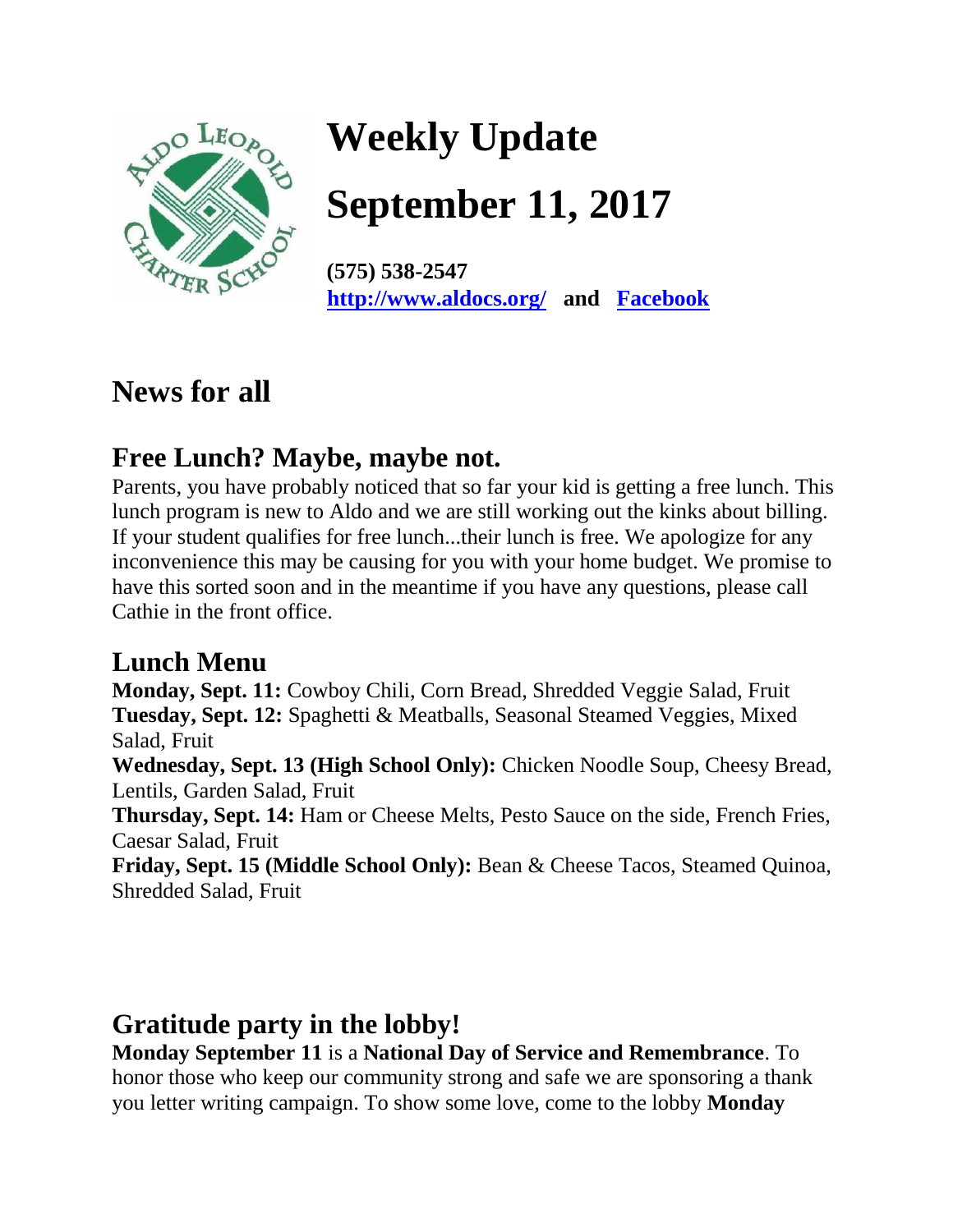**through Wednesday during lunch (11:35-12:15)** to write a **thank you note** to the **fire and police departments and the ambulance service**.

#### **Box tops**

Have you seen this image on the top of your box of granola bars, or on your mac 'n cheese, or maybe you've seen it on your cereal box. These little squares are worth 10 cents a piece for our school! To make your lives and the life of our new parent volunteer who has agreed to organize this program for us easier, forms for collecting these little squares are available at the front office.



#### **Because a little visit can be so nice**

**September 22nd is** the first **parent teacher conferences of the year**. Conferences are for middle school and high school students. Conferences this time will be run like an open house; if you want to meet with one of your kid's teachers, come on in and talk with them between **8:40am - 4:30pm.** *If* you child has a failing grade you will receive a call to make an appointment with the teacher of the class they are struggling in. The next conferences will be October 27th. That one will be student led, this means that your student will be presenting their grades to you, with the help of their teachers.

# **High School**

#### **It takes a village**

Today the 9th and 12th graders left on their backpacking trips! It takes an enormous amount of planning and organizing to get these kids out the door. It starts in the summer when **Pete** comes up with possible **routes**, calling on locals who are very familiar with the Wilderness and the trails. We have to get **permits from the Forest Service.** Aldo teachers are the backpack leaders, but seconds usually come from our **community of backpackers** and these folks must be recruited (it's a complex wine and dine thing). **Jim** goes through the **health forms** (once they are turned in, which...um...isn't always timely) with a fine toothed comb so any concerns can be addressed. Speaking of health, Jim must **stock all the med kits.** And we haven't even talked about food yet! **Heidi Pendleton created the**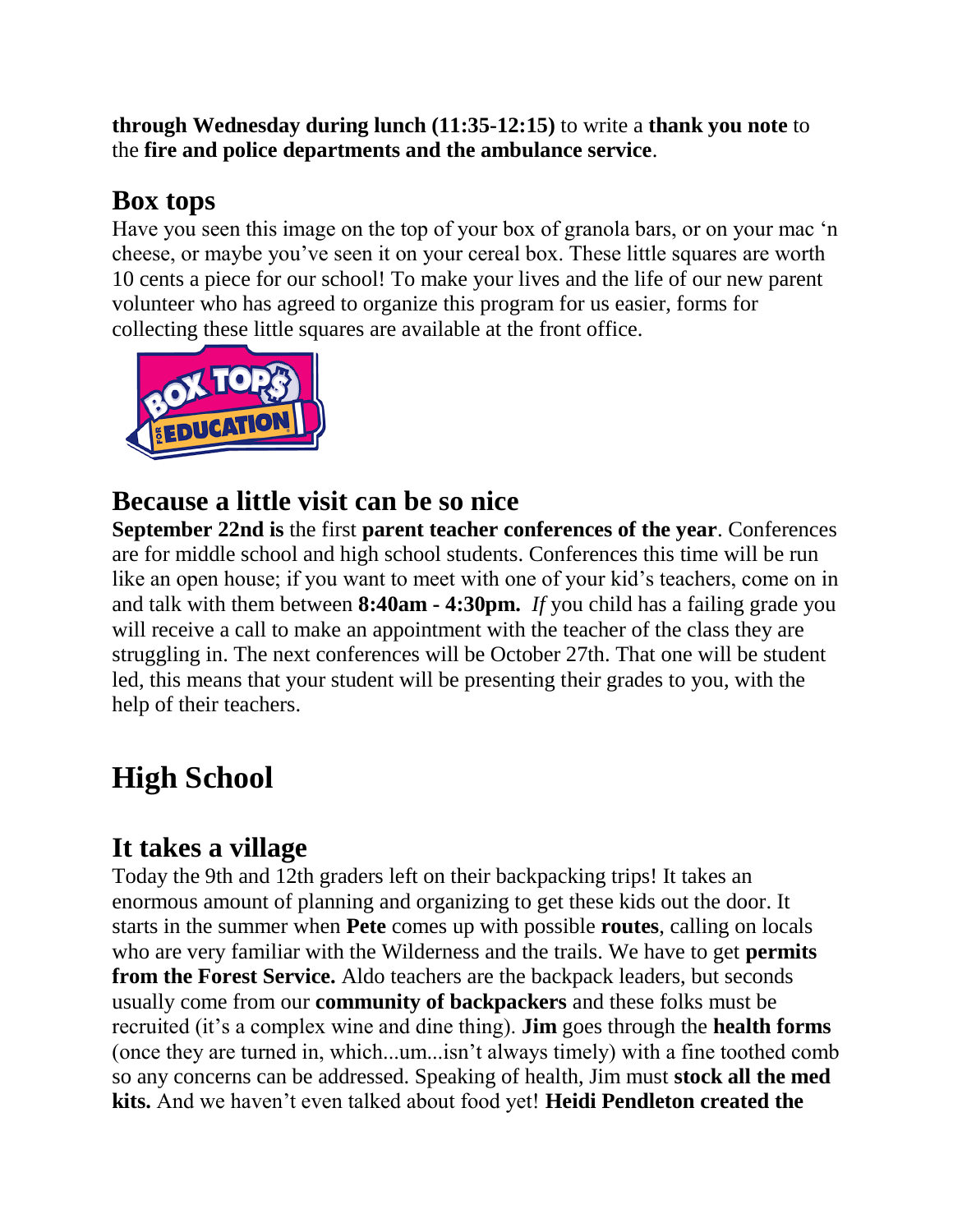**menus** for the trips this year (**Thanks** for doing it for so long **Chris Jepson**!). Pete came back from his hunting trip just in time to do the grocery shopping. Heidi was in the lobby last week organizing the distribution of the food for each trip with several **parent and student volunteers** putting the **food into bags** which will go into kids backpacks. How do these kids get to the trailheads? That has to be coordinated as well; buses, suburbans, drivers, road conditions. Groups will be on **Loco Mountain, splashing in Rain Creek, and enjoying Iron Creek** this year. Your student will be available for **pick up between 5 and 6pm on Thursday**. We suggest driving home with the windows down.

#### **One must follow up!**

Before leaving for outside adventures, the **Community Orientation** class will turn in their river reflections from the backpack trip. After that they will be going out into the community to harvest local food and map these locations. They will also visit local mesquite groves to harvest their pods. Later, they will be at The Volunteer Center processing the mesquite into flour and working in the communal kitchen. Phew, big day! Don't forget your **BIG 5.**

### **That's what it's all about!!**

**Youth Conservation Corps (YCC)** was started by the NM State Legislature in 1982 to help employ youth, ages 14-25, of our state in public projects. It's a win win because the youth learn job skills and good work ethic and the community is adorned with beautiful murals, trails for hikers and bikers, and monitoring of the quality of forests, water, and soil. Each year Aldo staff have to write a proposal to the Youth Conservation Corps to obtain funding. About ½ of the students eligible for internships choose YCC. They **get paid and receive school credit** to work on Fridays. The other students choose to do internships with people in the community. This semester we have students that are interning with:

- archaeologists
- construction workers
- engineers
- physical therapists
- the copy shop
- WNMU professors
- veterinarians
- chef
- welder
- The Silver City Public Library